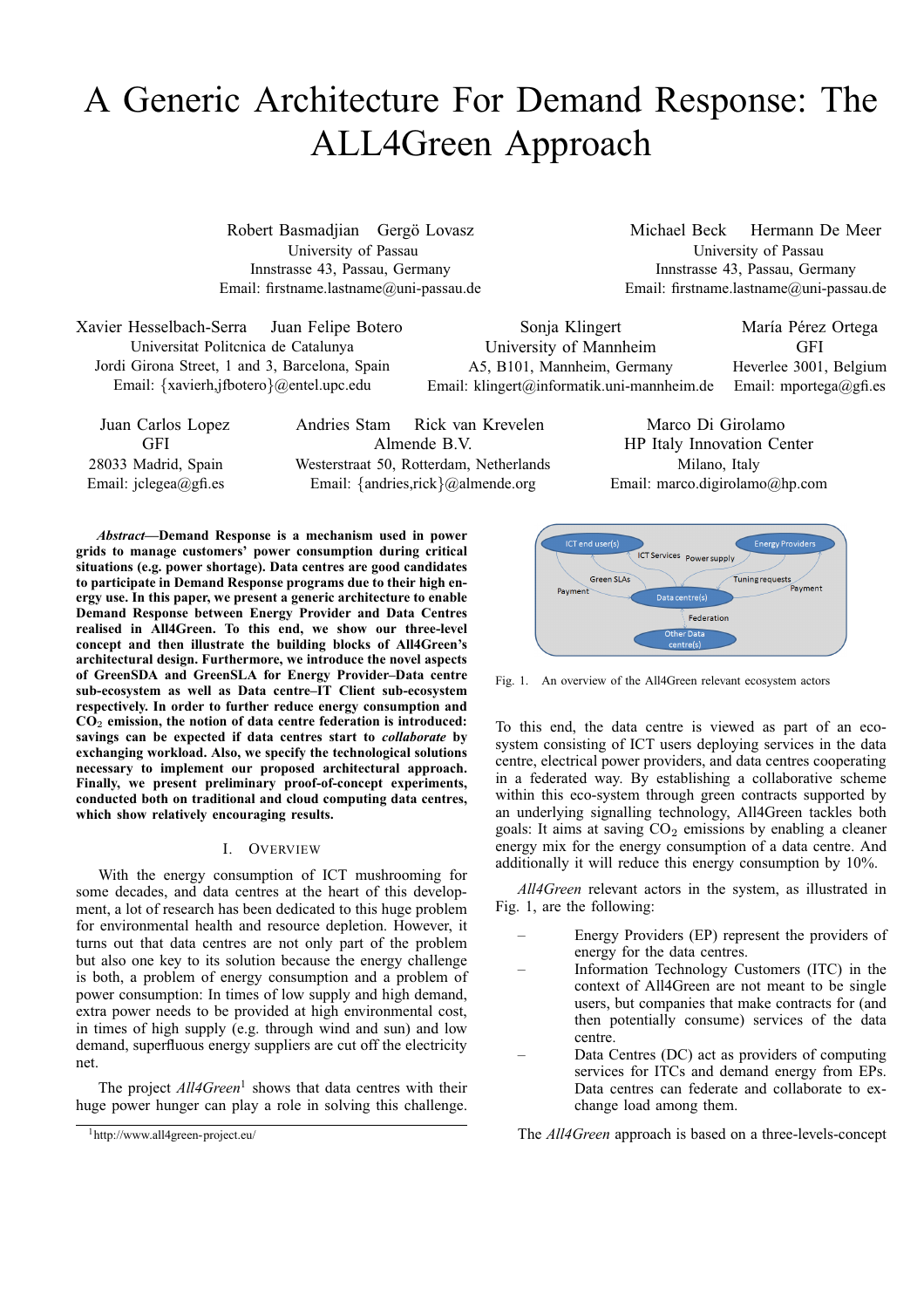

Fig. 2. All4Green design overview

with a connection level, that links the eco-system entities with the All4Green framework, a negotiation level, that negotiates the optimum solution, and a contract level containing the green contracts. In order to further elaborate, Fig. 2 depicts the All4Green design enabling Demand Response mechanism to take place between EPs – DCs – ITCs. More precisely, *Contract* level contains the contracts that organise the collaboration within the eco-system. Four different types of contract have been developed in All4Green:

- GreenSLA (green service level agreements) contracts are agreements between data centres and IT customers, which reflect the agreed scope for the data centre to operate in an energy aware way and the same time guarantee a certain level of quality of services (QoS) for the IT customer.
- GreenSDA (green supply demand agreements) contracts are agreements between energy providers and data centres, which define the flexibilities and energy-related constraints that these parties grant each other.
- GreenWSOA (workload services outsourcing agreements) contracts are agreements among federated data centres that set rules for the geographical shifting of workload.
- DC-Wide Contracts are agreements not related with a service. This agreement represents the different actions that a data centre can perform in order to reduce/increase energy. For instance, data centre's Air Conditioner (AC) heating up/cooling down and Uninterruptible Power Supplies (UPS) discharging/charging.

On the other hand, *Negotiation* level is the kernel of the system, where the negotiation logic runs in components (called agents) that act on behalf of the main actors of the system. Agents read the contracts and monitored data from the connectors (see below for definition) and find the optimal power aware actions which are then sent to the other partners.There is a different agent for each actor in the system:

- EP agents
- DC agents
- ITC agents

Finally, the bottom level *Connection* contains all the connectors which implement the logic required for the agents to communicate with the Energy Providers and Data Centres. The connectors are the elements which connect the management framework of data centres and EP systems with the agent platform. They monitor the values provided by the management



Fig. 3. An overview of the All4Green architecture

frameworks retrieving all the relevant information required by the agents, they communicate requests from different actors to agents platform, and vice versa proposals from the agents to the actors. Consequently, there is a need for a specific connector to each participating entity of type EP or DC.

This concept leads to a decentralised architecture for the All4Green system which is made up of the following building blocks (see Fig. 3):

Each actor in the ecosystem has its own sub-system which contains at least a module for the respective green contract, a prediction and a decision module as well as a logging component. Additionally all have a communication module, however, the data centre is at the centre of communication, the IT customer and the energy provider do not need to exchange information directly.

In the rest of this paper, we present the most relevant components of the All4Green architecture. We first detail in Section II the components for the Energy Provider – Data centre sub-ecosystem, then describe those for the Data centre – ICT sub-ecosystem in Section III. The aspect of federating Data centres is covered in Section IV. In Section V, we present the technological means to implement our All4Green approach. The preliminary results and conclusion are presented in Section VI.

#### II. ENERGY PROVIDER – DATACENTER SUB-ECOSYSTEM

This sub-ecosystem is responsible for managing the power adaption collaboration between Energy Provider (EP) and Data centres (DC). To foster this collaboration, there is a need for both common (e.g. Communication, GreenSDA) and specific (e.g. Decision of EP) modules. In this section, due to space considerations, we present only the most relevant modules of the architecture.

#### *A. GreenSDA Module*

The major inconvenience of today's energy tariff between EP and DC is its lack of flexibility. In other terms, both parties sign an agreement that is viable on a yearly basis. Consequently, with the current energy tariffs it is not possible to enable power adaption collaboration and hence apply Demand Response (DR) mechanism between EP and DCs which requires highly flexible participants. For this purpose,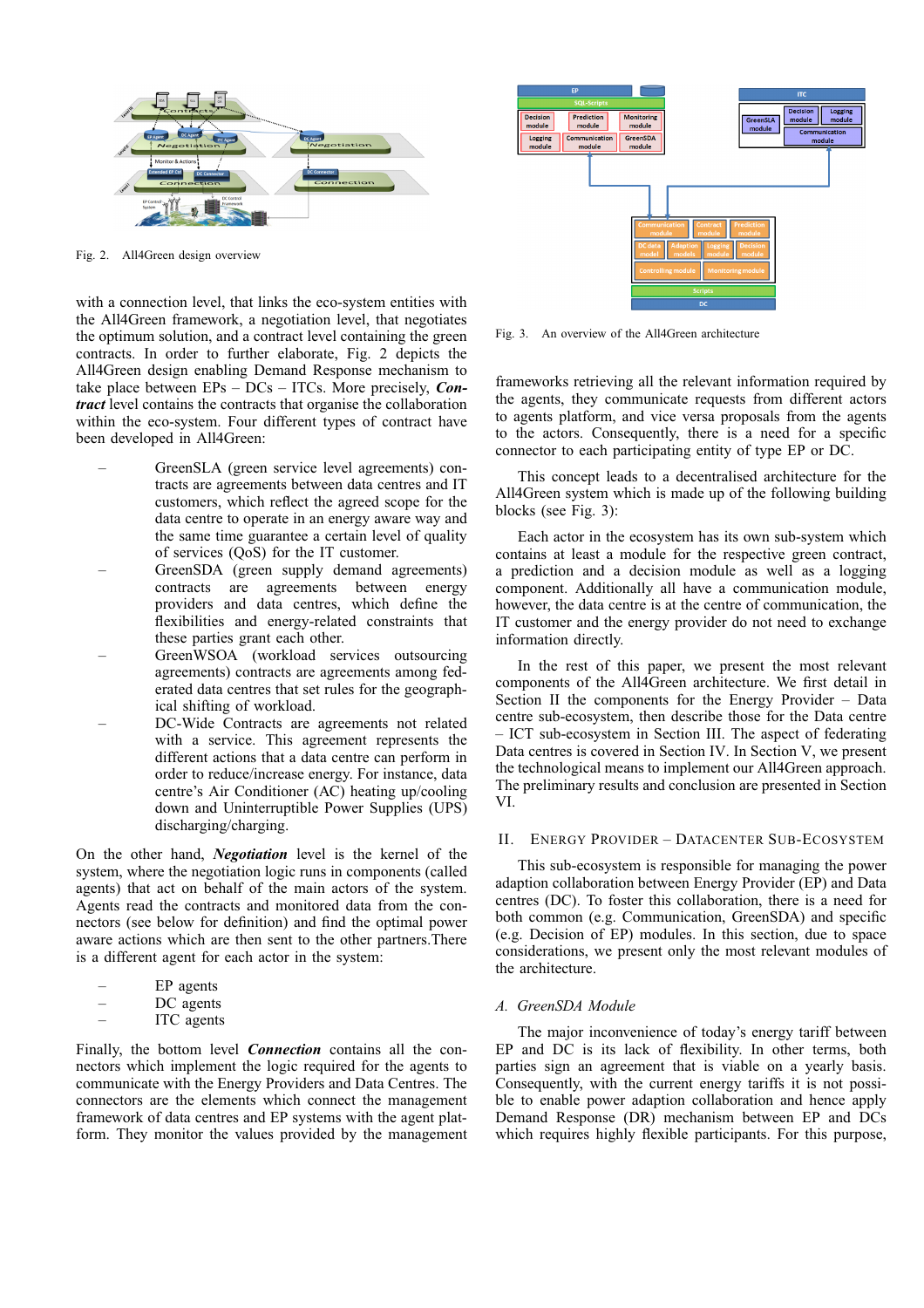in All4Green we propose the so-called Green Supply Demand Agreement. In short, a GreenSDA specifies contractual terms that enable the power adaption collaboration between EP and DCs. For instance, one of the key contractual terms specify the amount of minimum and maximum duration as well as power the DC can increase (e.g. in case of energy surplus) or decrease (e.g. in case of energy shortage) throughout the year. More precisely, there is a contractual term that specifies for minimum power increase (decrease), its minimum and maximum durations. Similarly, there is a contactual term that specifies for maximum power increase (decrease), its minimum and maximum durations. Furthermore, the GreenSDA allows the DCs to reject power adaption requests of EP by specifying the maximum number of successive rejects as well as total rejects per month. On the other hand, in order to guarantee that the EP will not abuse the willingness of DC to collaborate, the GreenSDA defines a contractual term that specifies the maximum number of power adaption requests EP can send to DC. Moreover, it specifies also the minimum duration of time between two consecutive power adaption requests. In this way, the proposed approach ensures that the DC has enough time to recover before committing to a new power adaption request. Finally, in order to limit the time during which a DC needs to send back a reply to EP, the GreenSDA specifies the maximum reaction time.

In order to create incentives for the different parties to join All4Green's DR mechanism, reward and penalty schemes are defined. The former applies to DCs that are willing to collaborate; consequently the more DC is willing to collaborate, the higher its reward is. On the other hand, any time that one of the parties breaches any contractual term, the corresponding party needs to pay penalty in addition to depleting the received reward.

# *B. Communication Module*

We described in the previous section that GreenSDA defines the flexibilities of the participating entities to All4Green DR mechanism. However, such a power adaption collaboration is not possible without having a communication framework enabling both parties (e.g EP and DC) to exchange information between each other. For this purpose, in All4Green, we define two types of communication messages: Monitoring and adaption. The former is used in order to obtain certain information on the state of the participating parties, whereas the latter is specified for power adaption request purposes. More precisely, the monitoring messages are as follow:

- 1) DC can ask EP for its own power consumption by specifying the exact timestamp. As a reply, the EP sends back the power consumption (Watt) of the specified time period to DC. Note that such a monitoring message is necessary in case the DC has no access to the smart meter that measures its own power consumption.
- 2) EP can ask DC for the expected power consumption by specifying the duration (i.e. start time and end time) as well as resolution<sup>2</sup>. As a reply, the DC sends back to EP a list of expected power values for

the specified duration. Note that DC can estimate its power consumption by means of a Prediction module (see DC component in Fig. 3).

3) Similar to the previous monitoring message, the DC can ask EP for the expected load curve of predicted power surplus and shortage of the grid for a given time period.

On the other hand, the adaption messages are given by:

- 1) Whenever there is a power shortage or surplus situation, the EP sends a power adaption request message to DCs by specifying the duration (i.e. start time and end time) as well as the type of the adaption (i.e. increase/decrease). In return, the DC sends back to EP at least one power profile where each such profile contains the following information:
	- The amount of power that the DC can adapt (e.g. increase or decrease).
	- The duration of the power adaption.
	- The expected additional power consumption during the recovery phase. Also, the profile specifies the time when the recovery starts as well as its duration.
- 2) After receiving a power adaption request, the DC sends back either a set of power profiles (see previous message type), or a negative acknowledgment where in that case the DC informs EP of its unwillingness to collaborate for power adaption request.

## *C. Decision Module of EP*

In All4Green, every time that there exists a power shortage or surplus situation, the EP sends a power adaption request to DCs asking for their collaboration. Furthermore, in All4Green we adopted "request everyone" approach meaning that the EP broadcasts all the participating DCs for collaboration. In return, the EP will receive from DCs a set of power profiles (at least one) or a negative acknowledgment. However, in order to choose the most appropriate profiles of DCs, policies are needed. A policy defines strict rules of how to select profiles of DCs. In All4Green, we propose a "fairness" policy which has the objective of distributing evenly the burden of power adaption collaboration among the participating DCs. To this end, the Decision module of All4Green's architecture is devised in order to implement such type of policy and even have the possibility to add other policies in the future.

#### *D. Adaption Models of DC*

In order to be able to decide which action or combination of actions can be taken when the EP sends an adaption request, the data centre has to be able to decide how these actions would affect the overall state of the DC, before actually applying them. The DC can simulate how various adaption strategies would influence the operating conditions and whether they would meet all the safety requirements of the DC. Therefore, for each adaption capability, the DC has to refer to specific models to simulate the results of several adaption actions. Since each model is highly specific depending on the modelled adaption capability, we shortly list the main properties of each approach:

<sup>2</sup>Defines the time between two power consumption values in the power profile.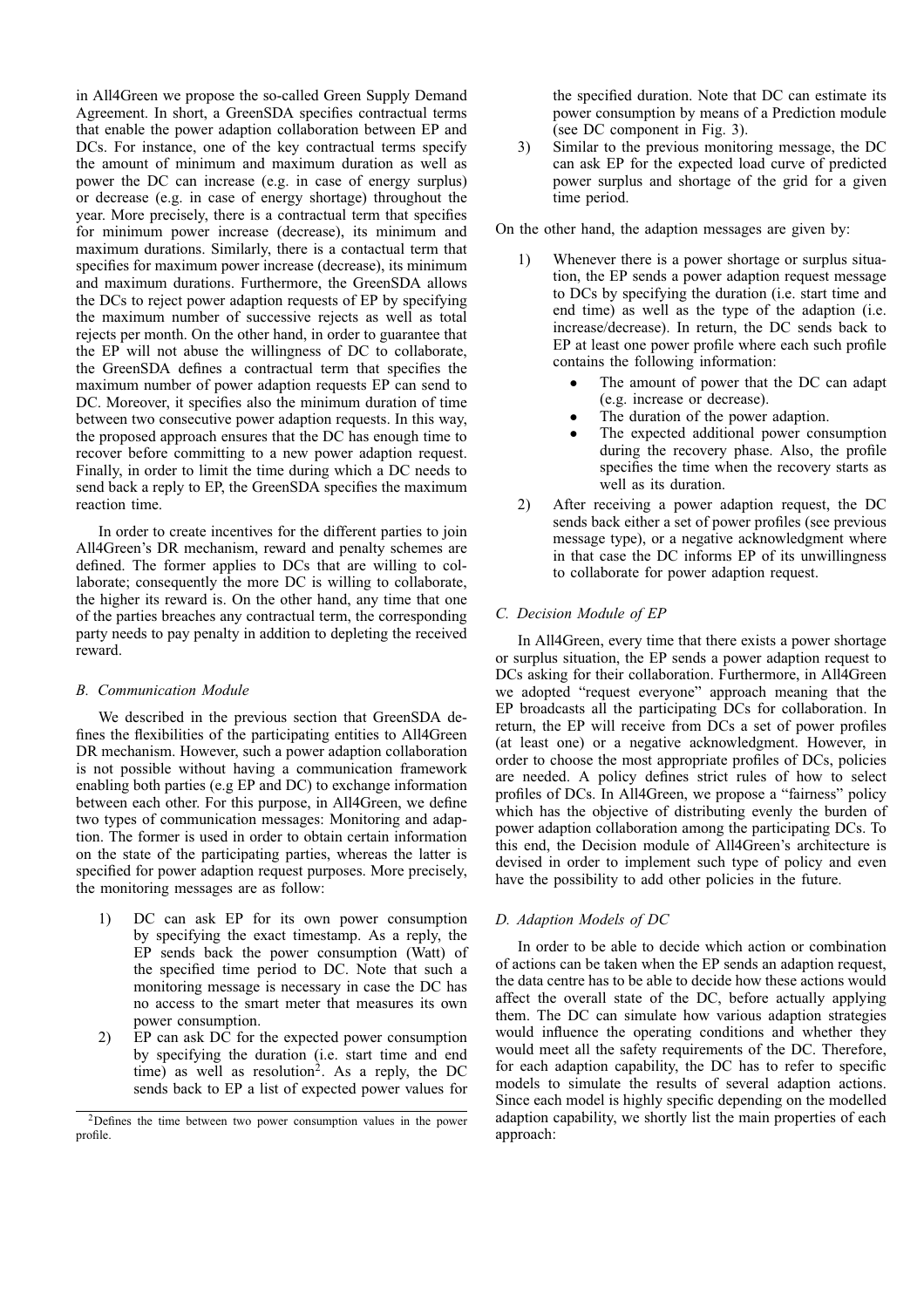## – UPS

Since the UPS is a failback device which the DC relies on during power *blackout*, the DC usually does not want to use its full capacity during a power *shortage*. Therefore, the model has to predict the maximum/minimum time the DC can run the UPS until the UPS has lost more than a pre-defined amount of power. Battery capacity also depends on several criteria, e.g.,

- average room temperature
- age of the battery
- the number of discharge cycles
- the average depth of discharge
- Air conditioning
	- architecture of the DC building e.g., whether servers are hosted in an hot aisle/cold aisle environment
	- $\circ$  size of the room(s)<br> $\circ$  speed of the server
	- speed of the server fans which influences air volume that is moved in the room(s)
	- maximum/minimum temperature boundaries of the room(s)
- QoS of ICT services The QoS models have to map the impact of QoS degradations to the power consumption of the servers.

Necessary, common features of all models are:

– Computation of the impact:

The models compute the impact of adaption capabilities. E.g., the minimum/maximum duration the DC can use a capability in order to reduce its power consumption can be derived, and the amount of power that can be saved.

- Computation of recovery duration and recovery power: Models compute how much time and power will be needed to go back to the original state of the DC after a specific adaption capability has been performed. E.g., the power and duration that is needed for recharging the UPS after it has been recharged to a certain amount.
- Compliance of security requirements: Models ensure that all safety requirements of the DC are covered and that none of them is violated. For example, the model of the air conditioner ensures that the maximum, pre-defined temperature of the DC is never exceeded.
- Compliance of contractually agreed requirements: Furthermore, models have to cover all demands that were contractually agreed on. E.g., QoS of some services should never be reduced by more than a specific degree.

## III. DATACENTER – IT CLIENT SUB-ECOSYSTEM

This sub-ecosystem refers to the elements and functions to permit the collaboration between the ITC and DC in order to reduce the power consumption and  $CO<sub>2</sub>$  emissions by



Fig. 4. DC Energy modes context in All4Green

energy efficiency strategies within the DC, and to support the EP in avoiding power shortages, integrating renewable energy sources by enabling a collaboration between EP and DC. In this section, the essential modules providing those functionalities are presented.

## *A. GreenSLA Module*

The liabilities between a DC and its customers are ruled by a set of contracts. Apart from framework contracts, for the delivery of each DC service, a Service Level Agreement (SLA) is closed. The so-called GreenSLA extends the existing SLA agreements in order to include energy and carbon emission aware parameters. Therefore, in All4Green, GreenSLAs are extensions to traditional SLAs, including three main additions: *Flexibility*, *GreenKPIs* and *Collaboration*. The flexibility is the variability that the ITC and the DC are willing to accept in each of the service's running conditions requirements (e.g. performance, availability, execution, maintenance).

Let's define a *context* as the specific situation or state that allows the possibility of modifying the service conditions to promote a more environmentally friendly behaviour. The *flexibility* considers changes in context in order to take decisions.

In this project, 3 contexts are considered: Time/Calendar, DC Energy Mode, and Load.

Time / Calendar context is related to a time period: hour(s) and/or day(s) of the week and/or the year's season. An example of a time-dependent GreenSLA clause could be: High Availability + High Performance in working days, and low availability + low performance during nights and weekends.

DC Energy Mode context is related to the current energy mode of the DC. Generally, the DC is in Regular Energy mode (RE), but it can change to Extra Energy (EE) mode or to Energy Saving (ES) mode for a certain time period due to the reception and acceptance of a power adaption request coming from the EP. Other modes can be considered in the future, such as Emergency Mode, in order to include specific situations.

Load context is related to the behaviour of the serviceload during different time frames, in order to change the configuration of the services depending on the real-time load. This change of configuration should be performed trying to promote energy or  $CO<sub>2</sub>$  emission saving. The concept can be exploited by load balancers to consolidate services in a reduced amount of servers, to shut down some of them.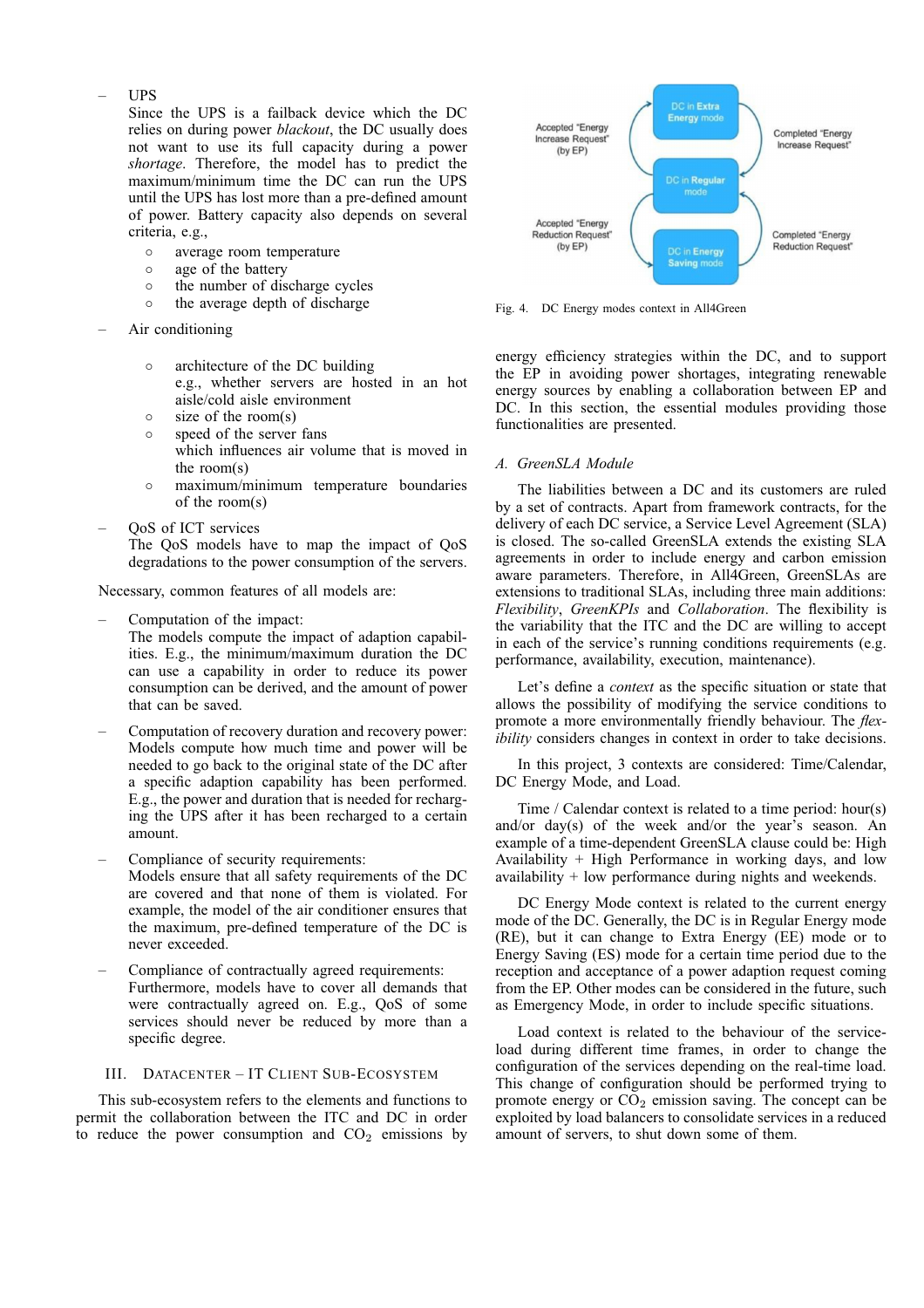The performance measurements under the concept of the *GreenKPIs* are new service level indicators in order to evaluate the success of the goals for energy consumption and/or  $CO<sub>2</sub>$ emission reduction. For instance, a GreenSLA could guarantee a certain  $CO<sub>2</sub>$  emissions level during the execution of an IT service by allowing continuous interaction between the DC and the EP.

*Collaboration* in the DC–ITC sub-ecosystem is regulated by the GreenSLA and refers to the requests exchanged by the ITC and DC. These requests coming from the DC are triggered by the change of the DC mode: From regular mode the DC might switch to situations where it needs to reduce its current energy consumption (energy saving mode) or, on the contrary, switch to a situation where it needs to consume extra available energy (extra energy mode). This change of DC status comes from the interaction of the actors in the DC–EP sub-ecosystem. Also, from ITC to DC, the ITC can share its plans of demand and, taking that into account, the DC suggests to the ITC how to organise this in a way that the demands are fulfilled and the energy consumption is reduced. For this purpose, the GreenSLA may contain clauses ensuring that the ITC shares its plans, something like: Every timeslot the ITC will inform about the expected behaviour (load demand) of the service during the next timeslot. From this, the ITC will have a monetary bonus, and, on the contrary, if it does not provide the expected behaviour, the user will be charged with a monetary penalty.

#### *B. Communication Module*

The mechanisms and strategies provided by the GreenSLA requires a communication framework to exchange the information in the DC–ITC sub-ecosystem. Interfaces are defined between an agent for the DC and an agent for the ITC. As in the EP–DC sub-ecosystem, the messages can be: Monitoring (to get information and to estimate consumption of services or servers) and adaption (to perform power adaption requests between the DC and the ITC), but also others are included in the DC–ITC sub-ecosystem: Management (services information, warning, failures or alarms) or collaboration (to perform collaboration requests).

# *C. Decision Module of IT*

In order to take decisions concerning services execution in the DC, the corresponding agent (for each data centre) is able to get the necessary information to provide a Service Table, to summarise the description of the running services. From this table, a set of policies defining rules will implement the intelligence. The evaluation of a policy will provide a list of actions to be executed regarding the configuration of IT Services which may ultimately translate into lower-level specific actions to be executed by the DC through a specific interface with the aim of fulfilling the aforementioned general goal.

## IV. FEDERATION OF DATACENTERS

A considerable impact on both energy consumption and  $CO<sub>2</sub>$  emission savings can be expected if data centres start to *collaborate* by exchanging workload. Typical examples of these can already be found in practice in existing *single* *owner* data centres: multiple data centres owned by a single entity, which distribute and exchange workload according to user needs or in order to optimise resource utilisation. Within All4Green, such federations of single owner, but also *multi owner* data centres are studied, whereby workload allocation, outsourcing and insourcing takes place according to energy and emission saving demands. To this end, we have developed a *Workload Services Outsourcing Agreement Module* (WSOA Module) for the establishment of data centre federations, and several *negotiation policies* for outsourcing and insourcing workload.

## *A. GreenWSOA Module*

A GreenWSOA is an agreement between two data centres that intend to collaborate in improving each other's (green) performance/efficiency by exchanging workload. By committing to a GreenWSOA, the collaborating data centres thus become a *federation*. A GreenWSOA can be considered as a unilateral "advertisement" of one DC informing another remote DC what kind of collaboration it can offer. GreenWSOA agreements are generated according to local templates and entail specification of a federate data centre's *capabilities*, *compliance*, and *service compatibilities* with respect to another data centre. Capability terms include for instance "remote allocation" and "live migration", while compliance terms may concern specific security or privacy certification. Service compatibilities map local service names and options to the names used at the remote data centre. By means of this lightweight approach, starting with unilateral agreements between data centres, larger federations can gradually come to existence without forcing individual data centres to adhere to any externally imposed standard regarding services and service options. Furthermore, at all times data centres control the set of data centres with which they intend to collaborate.

Based on the terms specified in the GreenWSOA contracts agreed upon by federated data centres, their representative DC Agents can enter into negotiations about outsourcing or insourcing some of their workload. Such negotiations may occur either (i) when some data centre receives a request from its energy provider to increase or decrease its power consumption for some interval in the future, or (ii) when the data centre wishes to improve its local performance based on expected work load, or alternatively (iii) based upon a coordinated incentive to save  $CO<sub>2</sub>$  emissions in a situation where the insourcing data centre can use green energy while the outsourcing data centre cannot. Furthermore, depending on terms agreed with customers in the respective GreenSLAs, workload may be either outsourced during initial allocation, or possibly "live" migrated during execution.

### *B. Negotiation Policies*

Within All4Green, two approaches to negotiation within the data centre federations are considered. The first is for the initiating data centre to contact all known federates' agents directly and request quotes or offers for allocating or migrating some services over some interval. The second is to introduce a *broker agent* that maintains some abstract status information on all federates regarding their current availability or "willingness" to accept new workload or to outsource current workload. The main advantage of introducing a broker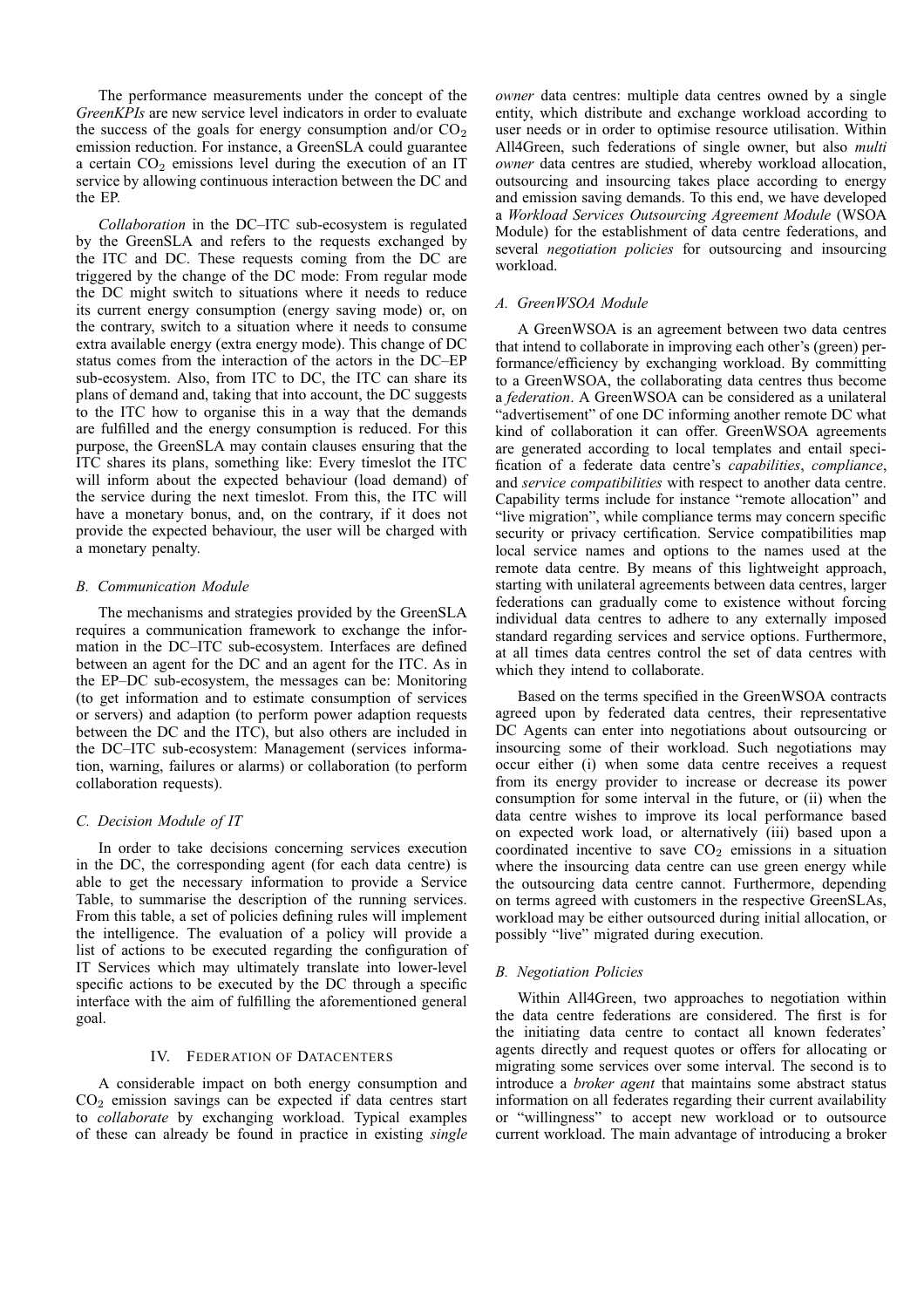providing likely candidates for insourcing and outsourcing is the increase in negotiation responsiveness and reliability. This becomes particularly important in the case of larger federations or critical scenarios (e.g. sudden peak loads in the local power grid) where speed is of the essence. Furthermore, a broker is able to act as a trusted third party, thereby removing any necessity for data centres to share possibly business sensitive information with other (competitor) data centres.

Either way, the data centre initiating the negotiation compares the available options and selects the best one, where "best" is a relative term that depends on the local data centre's preferences. One possibility is to apply multi-criteria analysis where the criteria considered may include (i) the amount of emissions, (ii) the economic price, and (iii) the power consumption costs involved with the reallocation or migration of workload for each candidate data centre in the federation.

## V. IMPLEMENTATION

GreenSDA, GreenSLA, GreenWSOA and DC-Wide contracts are implemented using and extending Webservice-Agreement for Java (WSAG4J) framework. WSAG4J framework allows to represent agreements using XML format and provides automatic monitoring of the contractual terms of the green agreements, raising events when the terms are violated. WSAG4J framework stores templates for each type of contract that are instantiated as concrete agreements.

Almende's Eve Agents technology is used to implement the decisions support system as well as the communication framework of All4Green software. There are two types of agents considered in All4Green: *Delegate* and *Wrapper* agents. The *Delegate* agents represent the energy providers (EP Agents), data centres (DC Agents) and IT customers (ITC Agents). They contain the implementation of the decision support system (e.g. logic) for behaviour on their behalf. Delegate agents communicate with **Contracts** level (see Fig. 2) using *Rest* to retrieve the information inside the instances of the agreements contained in WSAG4J framework. Connector *Wrapper* agents manage the energy provider and data centre connection so other agent platform levels can interact with them in a uniform way. Agents use JSON/RPC to communicate with each other including communication between Delegate and Wrapper agents.

The communication with the specific infrastructure of Data Centres and Energy Providers is done with pieces of software called *Connectors*. Connectors are tailor-made for each Data Centre or Energy Provider. Connectors monitor information from the DC or EP using different technologies depending on the specifics of DC or EP infrastructure. For instance, as an example SNMP, SSH, WEB services are technologies currently used inside connectors. The Wrapper agents, that are part of the connectors, provide the monitored information when requested by Delegate agents and communicate the suggested actions, sent by Delegate agents, to the connectors that interpret and send the actions to DC or EP when needed.

## VI. PRELIMINARY RESULTS

The All4Green concept will be evaluated and validated by two trial cycles, whose goal is to assess at what extent the All4Green prototype is meeting its expected results. The trials will occur in three different testbeds, specifically selected to cover the whole span of scenarios and specific functions implemented by All4Green.

In general, the targets set by All4Green can be recapped as follows:

- 1) For an individual data centre, a 10% reduction of energy consumption on top of any pre-existing strategies and policies pursuing the same goal (e.g., the FIT4Green<sup>3</sup> plug-in), exploiting the establishment of GreenSLAs with the data centre users. This energy saving target increases up to 20% during certain time periods in particular conditions.
- 2) For an energy provider, enable a temporary 10%–20% reduction of the data centre energy demand, thanks to the establishment of GreenSDAs with data centres supplied by the provider itself.
- 3) For two or more federated data centres, allow to avoid unfavourable energy conditions by moving workload to the site in the best current situation, achieving reductions in the total energy consumption and/or in the total GHG emissions.

The testbeds selected to evaluate the above scenarios are the following three:

## *A. Traditional Data centre – Energy Provider testbed*

This testbed puts together a data centre delivering traditional IT services with its energy provider. It allows to test the Scenarios 1 and 2. It is realised in the German town of Passau, at the premises of:a:k:t: Informationssysteme AG<sup>4</sup> as data centre, and Stadtwerke Passau<sup>5</sup> as energy provider. The Scenario 2 will be evaluated here in its different aspects, assessing the effect of collaboration in peak load detection and management, metering on the different layers of data centre operation, connection management between data centre and energy provider.

#### *B. Data centre Federation*

This testbed is devoted to assess the Scenario 3, understanding what advantages can be taken by the availability of two federated data centres different by geography and energy suppliers. It is realised at the premises of the Italian telecommunication operator Wind, whose two traditional-type data centres are located in the cities of Rome and Ivrea. Scenario 3 will be evaluated here in terms of achievable consumption decrease, and effect on emission reduction depending upon the emission factor delta of the different energy providers.

## *C. Cloud computing Data centre*

This testbed will assess all of the three scenarios in a computational environment different from the one in the previous two testbeds. Cloud computing has different characteristics compared to enterprise IT, in terms of load profile variance and predictability, which makes of interest to evaluate the scenarios in such an environment. It is realised at the premises

 $3$ http://www.fit4green.eu/

<sup>4</sup>http://www.akt-infosys.de/en/unternehmen/wir-ueber-uns.html

<sup>5</sup>http://www.swp-passau.de/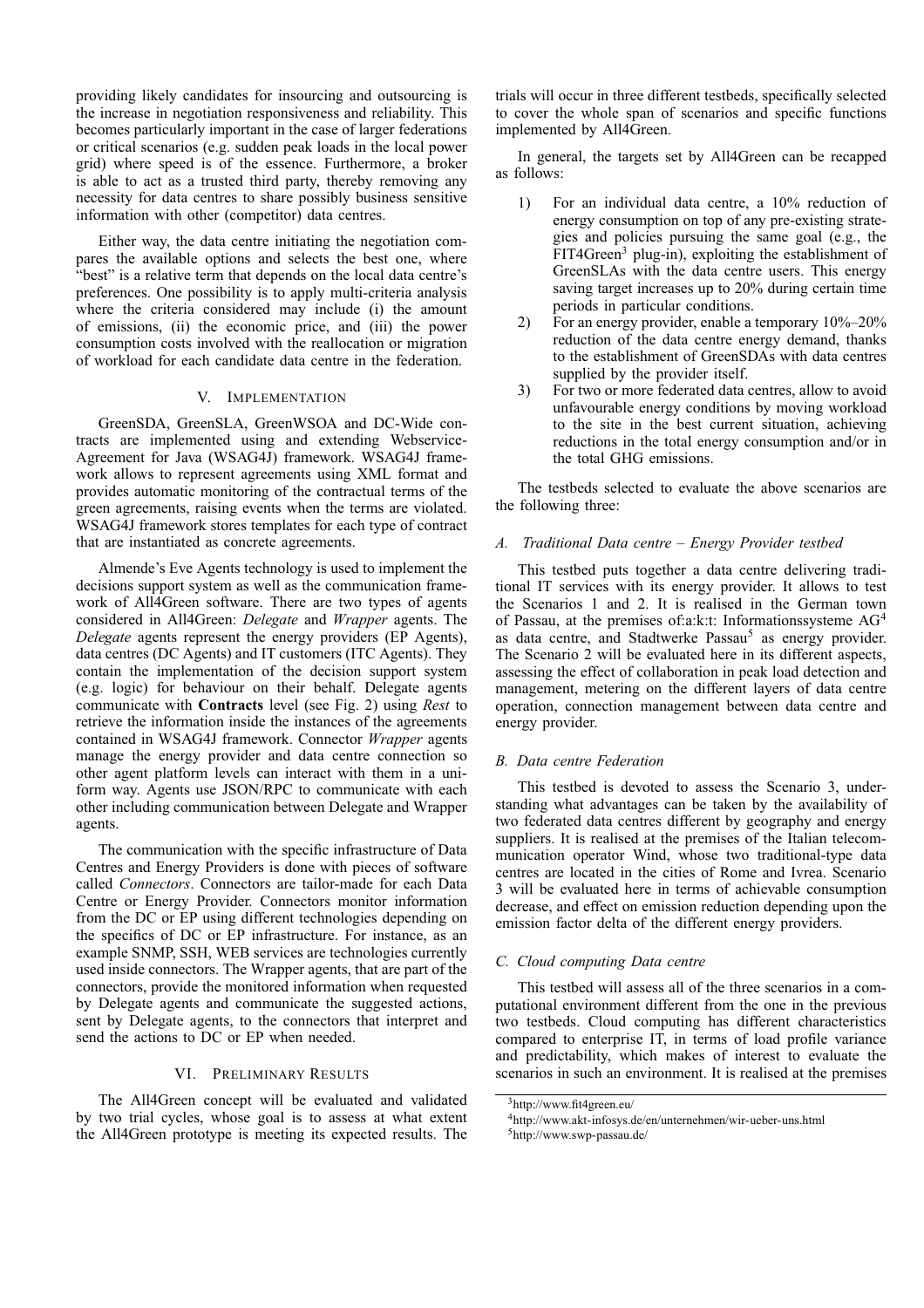

Fig. 5. Results of traditional testbed



Fig. 6. Results of cloud computing testbed for Scenario 1

of HP Italy Innovation Center, with a lab-grade infrastructure including two federated data centres. Some specific analysis will be performed in this testbed.

In parallel with the development of the prototype described in Section V, a set of "manual mode" tests have been executed in the three testbeds in order to pre-validate the All4Green concept. Partial customised and quick implementations of the All4Green functions have been enacted in each of the testbeds, to evaluate the potential effect of applying All4Green's principles to the same platforms where the the prototype is being trialled. These tests had an overall positive result, proving that the All4Green concept has the potential to meet the set numerical targets. Next, we present a quick resume of the results for this test cycle.

#### *D. Obtained Results*

Scenario 1 tests in both traditional and cloud testbeds showed very promising figures, and demonstrated that the application of GreenSLAs can induce additional energy savings on top of existing strategies. In Fig. 5, we can observe the marginal savings observed in the traditional testbed during weekdays. The employed test cases covered a range of three different service types, and in each case the results were positive. Measured savings float between 4% and 13%, and during weekends (when conditions are more favourable) savings up to 50% could be measured.

Fig. 6 shows the results of Scenario 1 evaluation in the cloud testbed. Expected results here are lower, since there is not the same level of predictability to exploit and more safety



Fig. 7. Results of cloud computing testbed for Scenario 2



Fig. 8. Results of cloud computing testbed for Scenario 3

buffering must in general be applied. We observed an average marginal saving around 5%, rising up to 40% in specially favourable conditions.

As far as Scenario 2 is concerned, this pre-evaluation was done in the cloud testbed, and results are visible in the Fig. 8. Here, the main focus on assessing the entity of what we call the recovery effect. In short, to temporarily decrease the consumption for helping to squeeze demand peaks, the used action is a time shift of workload execution. This implies that the workload can be executed later, at a time when energy consumption conditions are less favourable, and overall a price in increased consumption is paid for being able to contrast the peaks. The measurements showed an average value of this increase around 1.3%, meaning that the Green SDA application is not bringing any significant overhead to the energy consumption status.

Finally, Scenario 3 was evaluated in the federation testbed. This pre-evaluation assessment was quite simple, just measuring the effects of rebalancing the load between two federated data centres starting from a fully unbalanced distribution. The tests showed an extra saving around 1.7% obtainable by rebalancing the load distribution inside the federation, and emission savings between 2.5% and 3% (by simulating different emission factors).